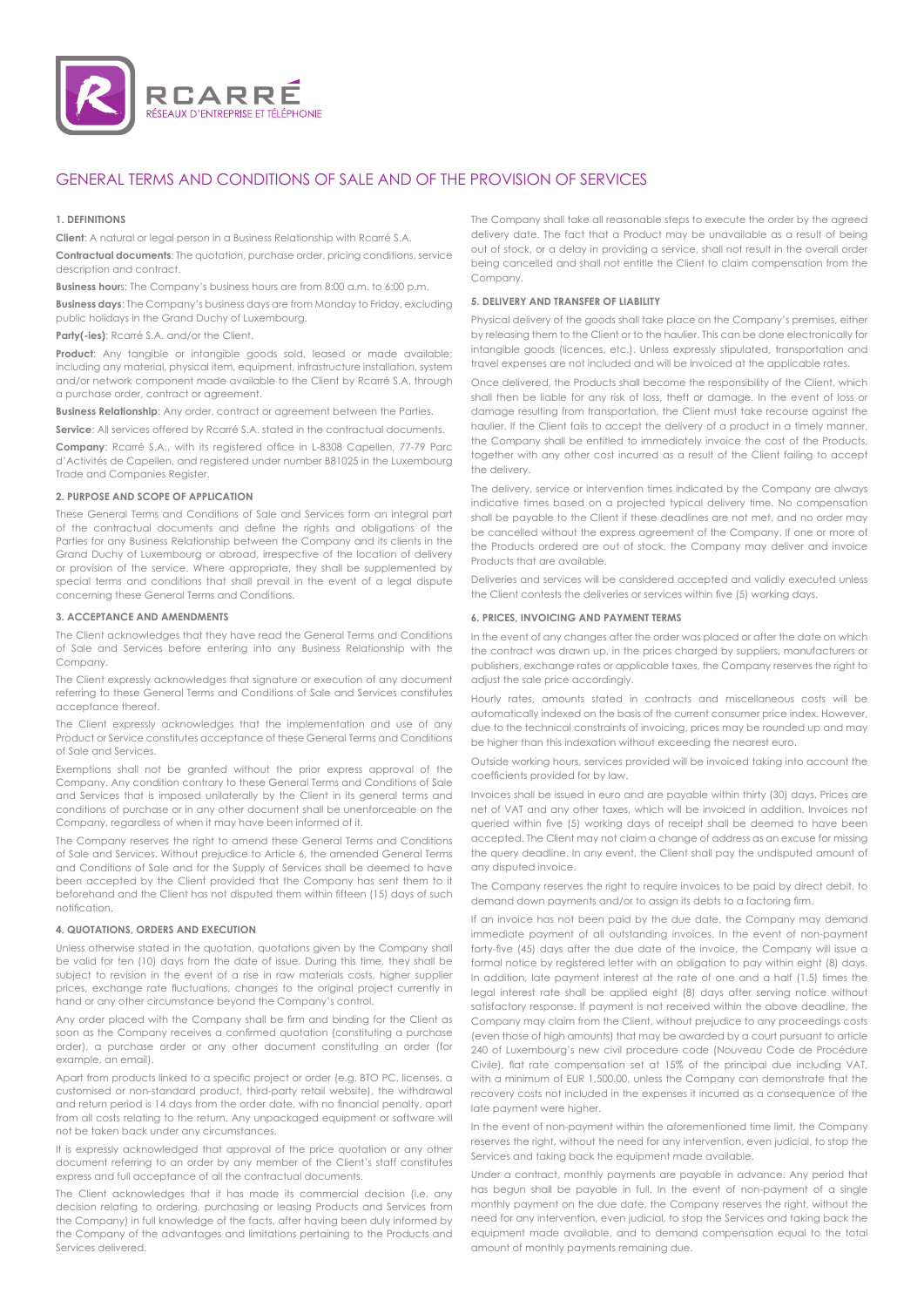# **7. RETENTION OF TITLE**

The Company shall retain title to the Products sold until the price has effectively been paid in full. The risk linked to the Products sold shall transfer to the Client when the product is released to the Client or the haulier, irrespective of the date of transfer of title. In the event of non-payment of the full price of Products in terms of the principal amount and interest, the Company reserves the right, without the need for any intervention, even judicial, to take back the products from the Client. The Client may not pledge the Products as collateral, exchange them or sell them until they have been paid for in full.

### **8. TRANSFER**

Without prejudice to the Company's right to subcontract all or part of its services to a third party, neither party may transfer, sub-license or otherwise reallocate one of its rights in respect of an order, agreement or contract without the prior written consent of the other party. Such consent shall not be refused or delayed without good reason; however, nothing shall obstruct or limit the Company's right to transfer, sub-license, reallocate or otherwise sell any of its rights or obligations to its subsidiaries or sister companies.

# **9. OBLIGATIONS OF THE CLIENT**

The Client shall be bound by an obligation to cooperate with the Company to ensure that the products and services are effectively supplied. In particular, it shall send the Company, under its own responsibility, any documents, licences, authorisations and information that the Company has indicated as being necessary for the performance of its task. It shall put the Company in contact with all persons concerned by the object of its task and shall appoint a single contact person to coordinate it. It shall provide the Company with all the equipment it requires to perform its task (office, PC, connections, access to installations, electrical power, etc.) and shall take all necessary steps to back up its own data.

The Client shall be responsible for ensuring that intellectual property rights are complied with and that the designs, products and software that it chooses to install or have installed on its systems by the Company are used lawfully. The Client shall refrain from reproducing or copying them by any means whatsoever or forwarding them to third parties without the express authorisation of their authors. Under no circumstances shall the Company be held liable for the Client's unauthorised use of software. The Client undertakes to compensate the Company for any and all damages resulting from the unauthorised use of designs, products and software on the part of the Client.

Under a leasing agreement, the Client shall ensure that it uses the leased equipment responsibly and in an environment that complies with the specifications. Only the Company may carry out maintenance and any repairs. The Client shall pay the costs thereof and will not be eligible to claim a reduction in the rental cost or termination of the agreement. It undertakes to insure the leased equipment at its own expense for the entire term of the leasing agreement. It shall return the equipment at its own expense and under its own responsibility, in its original packaging and in good working order, subject to normal wear and tear after being used by technically competent operators. If the Client fails to return the equipment for any reason whatsoever, it shall refund the Company the equivalent value, plus a flat fee equivalent to three (3) months' rent. The Company shall retain title to the leased equipment (equipment and software) for the entire term of the leasing agreement. The Client shall never pledge the leased equipment as collateral, exchange it or transfer its title.

# **10. NON-SOLICITATION**

Throughout the term of the Business Relationship and for a period of twenty-four (24) months following its expiry, the Client undertakes:

- not to solicit, directly or indirectly, any employee of the Company (even if at the employee's initiative) with a view to offering him/her a job, regardless of his/her status (whether or not a salaried employee), irrespective of whether the employee is involved in the business relationship;
- not to collaborate with a third party company with a view to the soliciting employees of the Company for the purpose of offering them employment;
- not to accept the employee's services from a third party company.

This clause applies to the territory of the Grand Duchy of Luxembourg as well as to Belgium and France.

In the event of non-compliance with this obligation, the Client shall pay the Company a lump-sum compensation, payable immediately, of twelve (12) times the last gross monthly remuneration paid by the Company to the said employee for a full month's work.

# **11. COMPLAINTS HANDLING**

The Client may contact a member of the Company's staff, preferably in the department that is the subject of the complaint, or through its account manager at the Company on telephone number +352 31 71 32-1.

Alternatively, the Client may submit a complaint using the contact form available on the website http://www.rcarre.com, or by writing to the Company's registered office. In all cases, the Client shall ensure that it provides all the details (company name, contact, address, email address and telephone number) as well as all the information in its possession (administrative, financial, sales, technical complaint, etc.) and a detailed description of the problem with references, where available.

### **12. WARRANTY**

The Company expressly indicates that in its capacity as a reseller, it is the intermediary between the manufacturer/publisher and the Client, and that the products sold by the Company are therefore guaranteed under the terms and conditions laid down by the manufacturer/publisher.

The warranty obligations of the manufacturer/publisher apply only in the Grand Duchy of Luxembourg. If the equipment is exported outside the Grand Duchy of Luxembourg, it is the Client's responsibility to ensure that the manufacturer/ publisher warranty is valid in the country to which the equipment is exported.

In the event of a problem, the Client will be able to claim against the manufacturer/ publisher warranty either directly or through the Company. If the Client chooses to go through the Company, any costs incurred as a result of the Company's intervention to apply the manufacturer/publisher warranty will be invoiced in addition. Any claim against the manufacturer/publisher warranty shall not represent grounds for suspending the payment of any amounts due, cancelling a sale or terminating an agreement. This warranty shall exclude loss of data under any circumstances.

### **a. Manufacturer warranty on equipment sold or leased**

Regardless of whether equipment has been sold or leased, the Company offers no express or implied warranty as regards its quality, market value or suitability for a particular use.

The manufacturer warranty does not cover equipment sold or leased if it has not been used or maintained in a responsible manner by the Client and/or has been modified, transformed, repaired or dismantled, even partially, by any person outside the Company. Nor is the equipment covered by the manufacturer warranty if the damage was caused by the Client, and in particular as a result of equipment supplied by the Company being connected to equipment of another origin, or used in an environment that does not conform to the manufacturer's specifications (temperature, humidity, corrosive or dusty atmosphere, fluctuating voltage, etc.). Within the framework of this manufacturer warranty, the Company's warranty obligation is limited exclusively to replacing and/or repairing the defective parts of the equipment sold or leased by the Company and the labour required to replace and/or repair said defective parts. Specifically excluded from the manufacturer warranty, in addition to shipping and travel costs, are all other services such as, for example, but not limited to: reconfiguring equipment, setup, reinstalling software (including operating systems), reinstalling applications and/or drivers, integration, updates, data transfers, etc. These services shall be invoiced at the Company's hourly rate in force on the day they are performed. The repaired or replaced parts shall be guaranteed for the remaining period of the original manufacturer warranty. The Company shall be under no obligation to lend replacement equipment while the defective equipment under manufacturer warranty is being repaired or replaced. If the Company has lent equipment to replace equipment in repair or maintenance, this equipment has been lent on a strictly temporary basis and must be returned immediately on request. The Client may not claim compensation of any kind.

### **b. Software publisher warranty – updates**

regardless of whether software has been sold or leased, the Company offers no express or implied warranty as regards its quality, market value or suitability for a particular use. The Company does not guarantee the uninterrupted or defectfree operation of the software. The Company offers no warranty in the event of incompatibility or malfunction occurring after a software update, whether at the express request of the Client or as part of a maintenance agreement, and whether performed by the Company, the Client or automatically.

Specifically excluded from the publisher warranty, in addition to shipping and travel costs, are all other services such as, for example, but not limited to: reconfiguring equipment, set-up, reinstalling software (including operating systems), reinstalling applications and/or drivers, integration, updates, data transfers, etc. These services shall be invoiced at the Company's hourly rate in force on the day they are performed.

# **13. SUBCONTRACTING**

Without prejudice to Article 18.b, the Client acknowledges and accepts that certain solutions and services can only be provided by combining the Company's services with those of service providers or subcontractors, such as, inter alia, telecommunications and internet service providers, data centres and IT services providers. The Company reserves the right to subcontract all or part of its services to one or more third parties and to change subcontractor at any time, provided that the services are at least equivalent and have no impact on the Client.

The Company reserves the right to work with other subcontractors based on its needs. The service provided by the new subcontractor will be of at least equivalent quality to the service provided by the previous subcontractor.

# **14. LIMITATION OF LIABILITY**

Unless expressly stipulated to the contrary, the Company's obligations shall constitute best-endeavour obligations. The Client shall choose the equipment, applications, services and resources it requires independently and on the basis of the objectives that it seeks to achieve. It shall be responsible for executing the computer applications that it uses and the IT security policy, evaluation methods, audits and business continuity plan that it wishes to put in place or that it may be required to supply to the authorities to which it is subject.

The Client shall be responsible for the results obtained when using the equipment, applications, services and resources, and for the decisions it makes on whether or not to follow recommendations regarding procedures and operations that are specific to the activities of its business.

The Company shall not be required to pay compensation for indirect or intangible damages such as loss of production, loss of operation, loss of opportunity, loss of data or financial or commercial or other damages that may be the direct or indirect consequence of damage incurred following the installation, use or malfunction of the goods delivered.

The Company shall not be held liable for damage resulting from a delivery problem, damage to goods, a backup failure, a failure to implement updates, damage linked to technical non-conformity, incompatibility between equipment, vulnerability with respect to the telecommunications line, a breach in the firewall, equipment obsolescence or damage due to an external cause beyond the control of the Company, or force majeure. The Client shall be solely responsible for making backups of its operating systems, applications and data on a regular basis and, in any event, before any technical intervention.

Any action or claim of any kind whatsoever that may be made against the Company shall be time-barred after thirty (30) calendar days.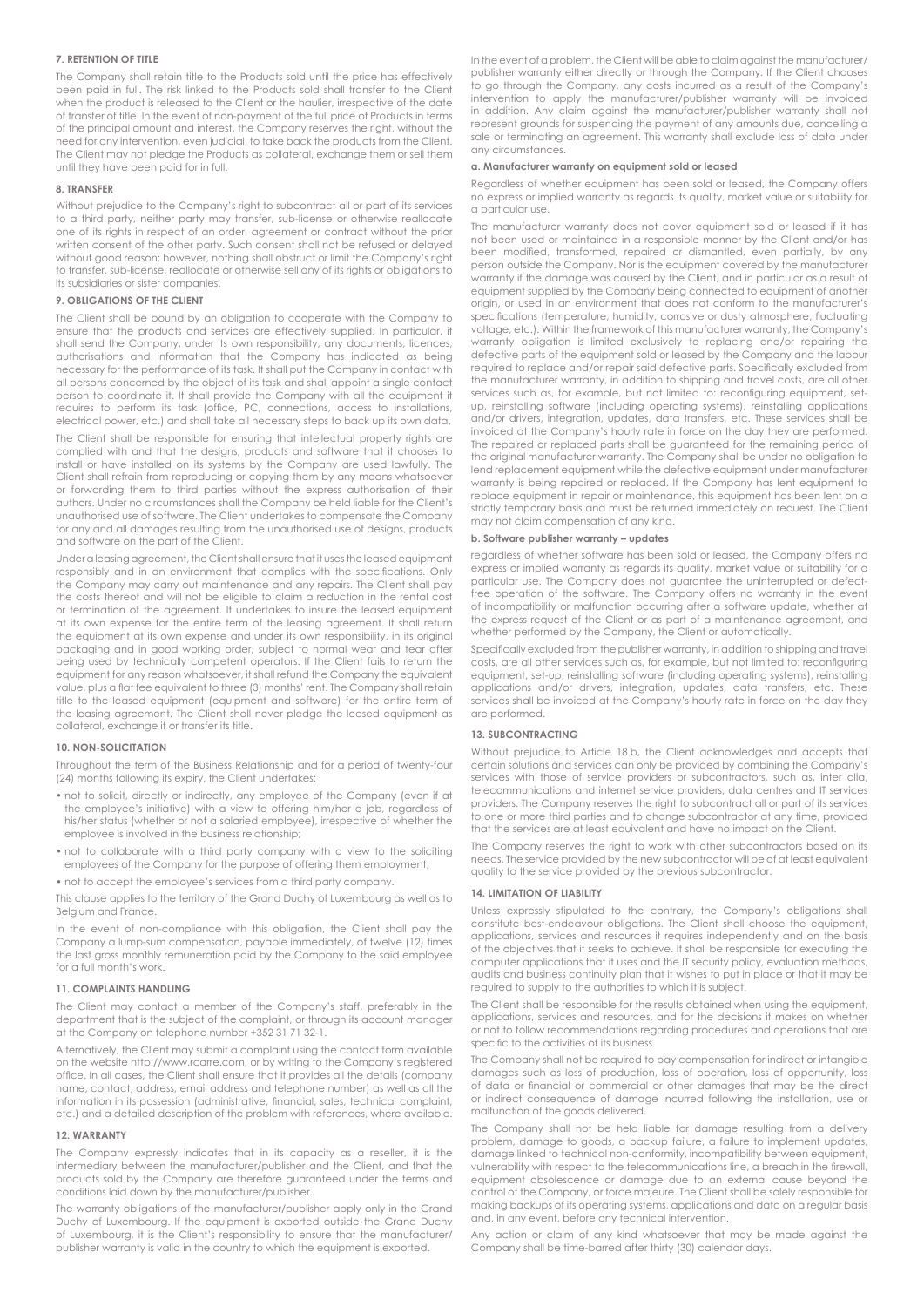# **15. INTELLECTUAL PROPERTY RIGHTS**

The Client will be authorised by the Company to use the services contracted throughout the term of the agreement and under the conditions agreed. This authorisation is personal, non-transferable and strictly limited to the Client's personal use. This agreement does not constitute an assignment to the Client of any intellectual property owned by the Company or its employees.

For the purposes of the execution of this agreement, the Client's intellectual property rights will be made available to the Company during the use of the services. The Client shall grant the Company and its employees a non-exclusive and non-transferable free right to use, process and store the information subject to these intellectual property rights throughout the term of the agreement, plus the time required to return the data to the Client, to carry out the data migration operations requested by the Client, or to exercise the right of retention.

The Client undertakes to use the equipment in accordance with the standards in force and the manufacturer's specifications, to strictly observe trademark law, the use of software licences and the publisher's specifications.

The Company cannot be held liable for non-compliance in the use or nonpayment of software licences it has not supplied. Any consequential damage that may result shall be the sole responsibility of the Client, and any resulting failure shall thus be its responsibility.

#### **16. FORCE MAJEURE**

Force majeure results from an unforeseeable, unavoidable event, entirely independent of the will of the Party invoking it, making it impossible, temporarily or permanently, to perform one or more obligations relating to the Business Relationship between the Company and its Clients.

The parties agree that force majeure shall include the following events in particular: adverse weather conditions, attacks, acts or omissions of a public authority, including changes in any regulations applicable to the performance of the services, limited access by a domain owner or manager, unrest, rebellions, insurrections, riots, wars, whether declared or not, acts of a similar nature, strikes, sabotage, theft, acts of vandalism, explosions, fires, lightning, floods and other natural disasters, failure of an operator and third party acts.

The Party wishing to claim force majeure must immediately and in writing (by registered mail), notify the other Party, setting out and demonstrating in detail the reasons for invoking force majeure, the effects of the force majeure event on the performance of its obligations relating to the Business Relationship (total or partial, definitive or temporary inability to perform one or more obligations) and the probable duration of the non-performance due to force majeure.

If notification is not provided in the form and within the time limits prescribed above, the Parties shall refrain from invoking the consequences of any force majeure event. They therefore agree that such force majeure event cannot be recognised.

Neither of the Parties shall be held liable for loss, harm, delays, non-performance or partial performance of one or more obligations relating to the Business Relationship, caused directly or indirectly by force majeure, as defined above, provided that the Party invoking it has notified the other Party of the force majeure in the form and within the time limits set out above.

In particular, the obligations of the Party invoking force majeure and, in particular, the time limits required for the performance of its obligations, shall be suspended without incurring any liability whatsoever.

In addition, the Party invoking force majeure shall use all reasonable means to attempt to remedy it or, at the very least, to reduce its consequences and ensure the continuity of the Business Relationship.

If after a period of fifteen (15) calendar days from the receipt of the abovementioned notification by the other Party, the performance of all or part of the obligations relating to the Business Relationship, by the Party invoking force majeure, remains suspended due to the force majeure, the parties undertake to renegotiate the Business Relationship in good faith with a view to finding an alternative solution, applicable only during the existence of the force majeure as defined above, allowing the continuity of the Services despite the existence of the force majeure event. If such alternative solution cannot be agreed between the Parties, the Business Relationship will remain unchanged.

### **17. TERMINATION - SUSPENSION**

### **Notice period**

The Client has the right to terminate the Business Relationship by giving six (6) months' notice before the expiry date, by registered letter with acknowledgement of receipt.

The notice period shall take effect on the first (1st) of the month following the notification of termination.

If the Business Relationship is not terminated in the form and within the time limits set out above, it will be tacitly extended from year to year.

### **Early termination**

Before or after the commencement of the performance of the Business Relationship, it may be terminated before its expiry date by the Client, without having to provide any explanation, by payment to the Company of an indemnity equal to the total amount that the Client would have to pay if the performance of the Business Relationship had continued until its expiry date.

Termination in the event of insolvency/liquidation

Each Party shall have the right, without prejudice to its other rights and remedies and without being liable to pay any compensation, to terminate the Business Relationship with immediate effect, by registered letter with acknowledgement of receipt, if the other Party is declared insolvent or is being wound up, or is under a moratorium on payments, an arrangement with creditors or proceedings under national or foreign law of an equivalent or similar nature or effect. Evidence of this must be attached to the aforementioned notice of termination.

If the notice of termination is not provided in the aforementioned form and conditions, it will have no effect.

### **Termination for serious breach**

Either Party may terminate the Business Relationship with immediate effect, without court intervention or compensation, in the event of a serious breach by the other Party of any of its obligations, by registered letter with acknowledgement of receipt.

The serious grounds for termination with immediate effect that may be invoked by the Company include the following:

- hindrances and impediments to the performance of any Business Relationship;
	- failure to pay or delay in payment by the Client in accordance with Article 6 "Prices, invoicing and payment terms";
	- proven fraud, attempted fraud by the Client towards the Company.

Termination with immediate effect will only take effect if the Party wishing to invoke cancellation sends the other Party formal notice, by registered letter with acknowledgement of receipt, to comply with its obligations within thirty (30) calendar days.

If the shortcomings are not remedied within the thirty (30) day period as required, the contracting Party concerned may terminate the Business Relationship with immediate effect for serious breach, in accordance with the aforementioned provisions.

# **Termination for reasons of force majeure**

Each of the Parties may terminate any Business Relationship with immediate effect, without the intervention of a court of law and, in the event of a case of force majeure, as defined in Article 16 "Force majeure", suspend the performance of all obligations for more than six (6) months.

### **Suspension**

Without prejudice to the article relating to termination for serious breach, the Company may unilaterally suspend the performance of any Business Relationship without any compensation being due to the Client on any grounds whatsoever, in the following cases (non-exhaustive list):

- the Client does not fulfil the obligations incumbent on it;
- failure to pay and/or delay in payments by the Client for any reason whatsoever;
- the Client is at the origin of a fraud or attempted fraud against the Company;
- the Client is subject to one or more enforcement proceedings, even as a precautionary measure, or is the subject of a lawsuit, which could affect its solvency, capacity and/or ownership of its property, preventing it from proceeding normally with the performance of the Business Relationship.

Suspension of the Business Relationship must be notified to the Client by the Company by registered letter with acknowledgement of receipt.

As a result of such suspension duly notified as described above, the Company shall have the right, in particular, not to deliver the Client's orders previously accepted.

The suspension will take effect until the cause justifying the suspension is remedied.

# **Effects of suspension and termination**

- In the event of suspension of any Business Relationship and in all cases of termination, for any reason whatsoever, all sums remaining due by the Client on the date of suspension or termination, respectively, will become payable immediately.
- In any event, the Client is obliged to pay:
- all amounts due for hardware and/or software ordered by the Company and which cannot be cancelled;
- all costs corresponding to the services, hardware and/or software provided;
- any other costs relating to the Company's personnel costs for staff assigned to the provision of services, hardware and/or software;
- any expenses incurred by the Company, including accrued interest, up to the date of suspension or termination, regardless of the reason.

### **18. PROTECTION OF PERSONAL DATA**

The purpose of these specifications is to define the conditions under which the Company, acting in its capacity as a processor within the meaning of the European General Data Protection Regulation, undertakes to process the personal data in the manner defined below on behalf of the Client, in its capacity as the controller.

Within the ambit of their contractual relations, the Parties undertake to comply with the legislation applicable to the processing of personal data, including in particular Regulation (EU) 2016/679 of the European Parliament and of the Council of 27 April 2016, applicable since 25 May 2018.

The Client shall retain sole ownership of the files containing personal data transmitted to the Company and of any files that are modified or created by the Company within the framework of the Business Relationship. The Company undertakes to refrain from misusing, exploiting for commercial purposes or disclosing the said files either in full or in part for purposes other than those necessary to the Business Relationship or specified by the Client in its capacity as the controller.

# **a. Description of processing**

The following personal data shall be processed within the framework of the Business Relationship: surnames, first names, email addresses, postal addresses, telephone numbers, IP addresses, logs, etc.

These data may relate to the employees (possibly including interns and external contractors), clients or suppliers of the Client.

On behalf of the Client, the Company is authorised to process the personal data necessary to the Business Relationship, and in particular in order to provide the service or services subscribed to.

The personal data provided to the Company shall be retained at its responsibility and cost on behalf of the Client for a period of time that does not exceed the statutory retention periods and in accordance with the Client's personal data retention policy.